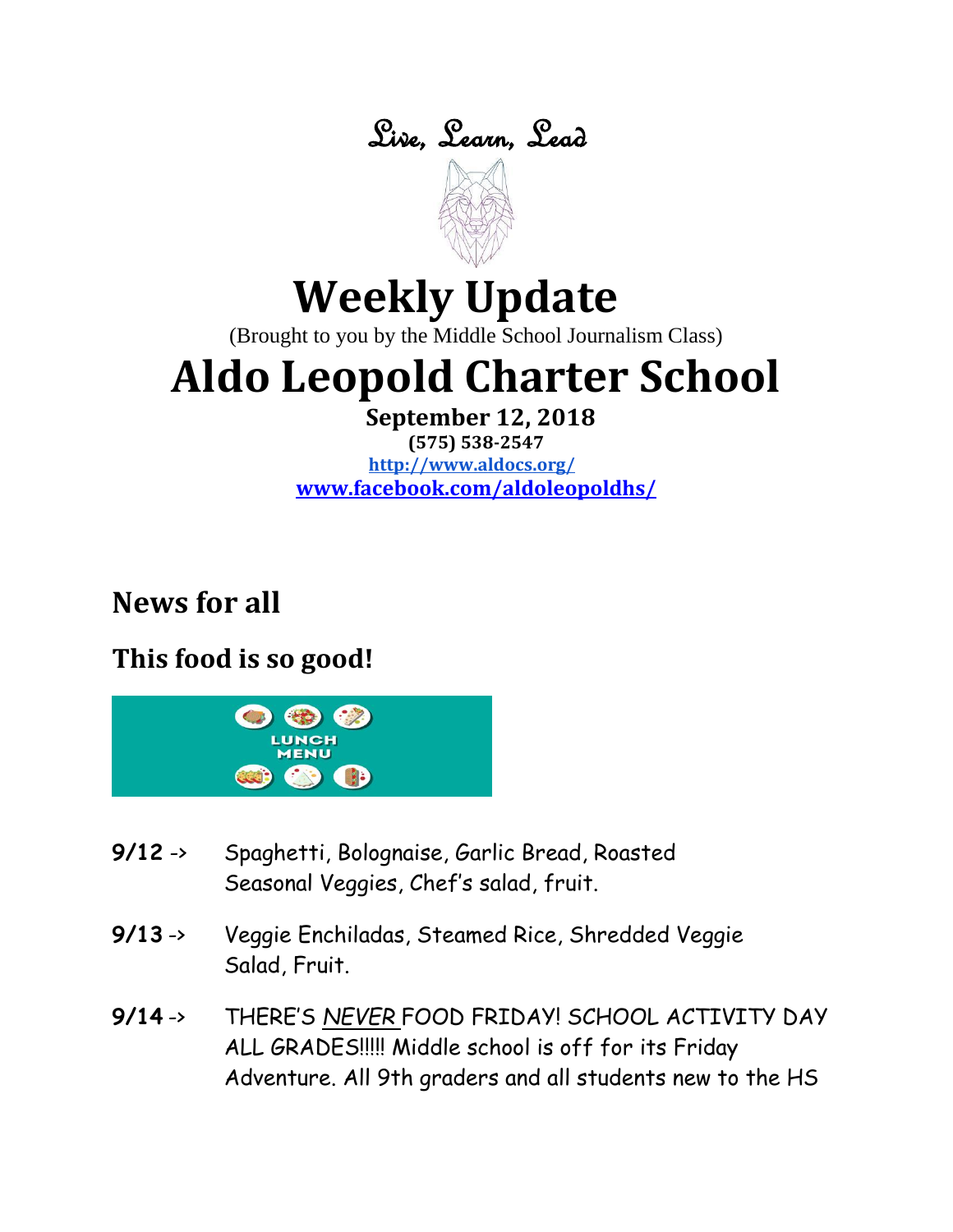are with Pete for Community Orientation (see below) and 10-12th graders are at their internships.

- **9/17 ->** Cowboy Chili, Cornbread, Veggie Tray, Fruit.
- **9/18 ->** Chicken Parmesan, Buttered Noodles, Braised Seasonal Greens, Garden Salad, Fruit.

HAVE A GREAT LUNCH!!!!!!!!!

### **The chosen one**

Congratulations to a couple of Aldo's athletes for being chosen as Athletes of the Week by the Silver High Athletic Director and the Silver City Daily Press! 10th grader Titus plays soccer for Silver High Fighting Colts Soccer team. And 11th grader Ava runs for the Colts Cross Country team.

September Madness

- **10-13------**9th and 12th grade Backpacking Trip
- **11---------**Risk Management (Cancelled)
- **13---------**Suburban Training and Governing Council Meeting
- **21---------**HS-Project Kickoff, pre-trip meeting for 10th and 11<sup>th</sup> grade backpackers
- **24-27------**10th and 11th grade Backpacking Trip
- **28---------**Student Support Sessions (No Classes. YCC and Internships will run)

For more information go to the school [website](https://www.aldocs.org/)**.**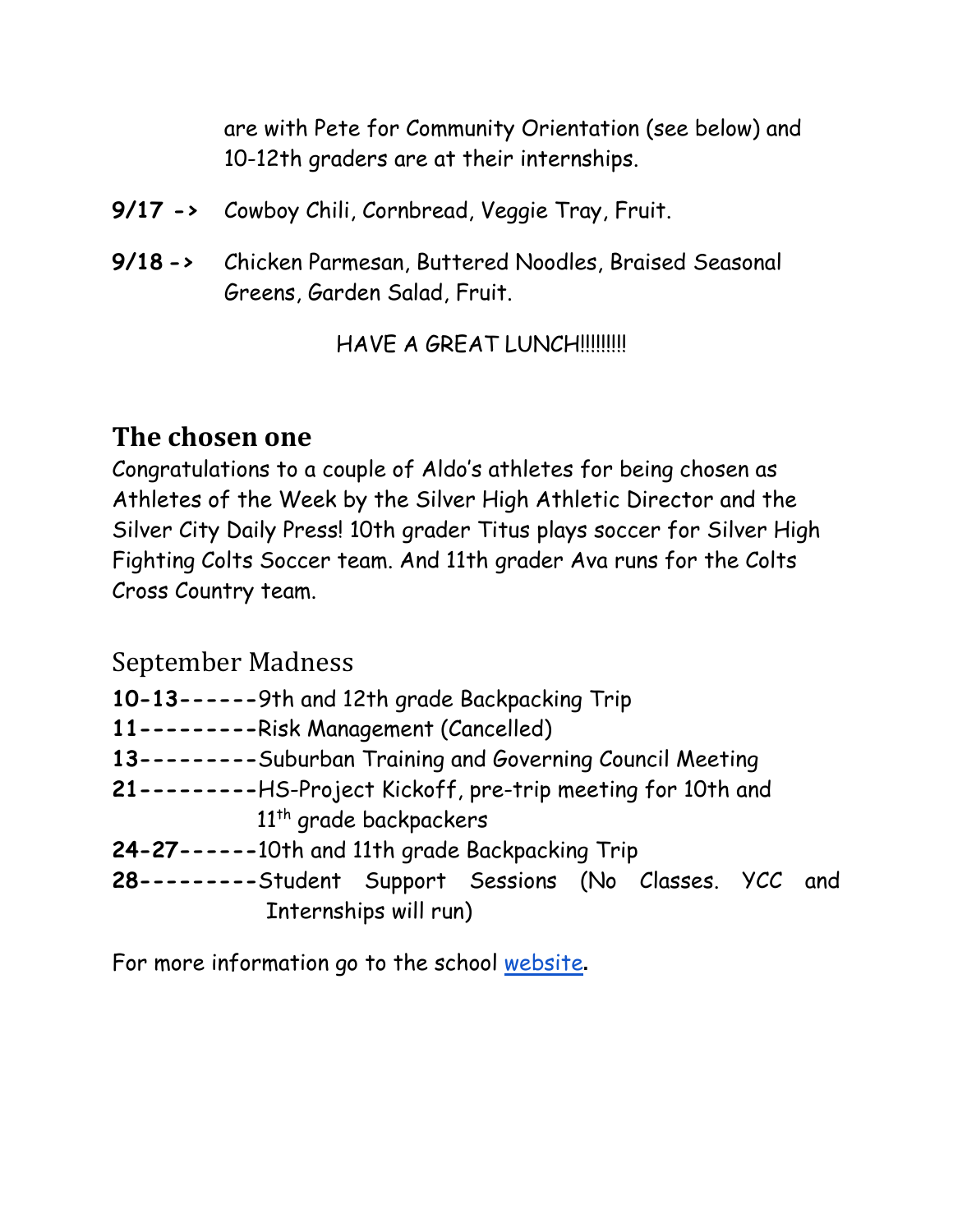## **PARCC test victors**

Last April, Aldo students took the PARCC test ("yay"). Three incentive prizes were offered for improved test scores in math, reading, and for perfect attendance (Hey! You showed up!). The following kids won \$50, \$75 (money, money, money!) Amazon gift cards or a Chromebook. We were gathered outside, swimming in our own sweat, and Cheryl, the guidance counselor, close to laryngitis from enthusiastically announcing the contestants from the sheets of many names (some people got 3 chances because they had perfect attendance and improved scores in math and reading). Then our Director, Mr. Sherwood, held the pitcher full of names, and students new to the school, who had no chance of winning, drew the names while the audience stood in anxious anticipation. *And the winners are…..* 

- Middle School: \$50 Axan, 7th grade \$75 Maya, 7th grade Chromebook: Katie, 8th grade
- High School: \$50 Livia, 11th grade \$75 Zeb, 12th grade Chromebook: Bailey, 10th grade

# **All work and no pay**

Aldo Leopold Charter School is both a school *and* its own *school district*. We don't have a large budget for administrative needs, so instead we have a series of volunteer committees, made up of staff, students, parents, and community members that provide governing and administrative support. To learn more, go to the [committees page](https://www.aldocs.org/committees.html) on the website.

The award for loneliest (only because it is the one left this month to meet) committee goes to: Governing Council……. 9/13……..5:30 pm -8:30 pm……Ms. Chaney's room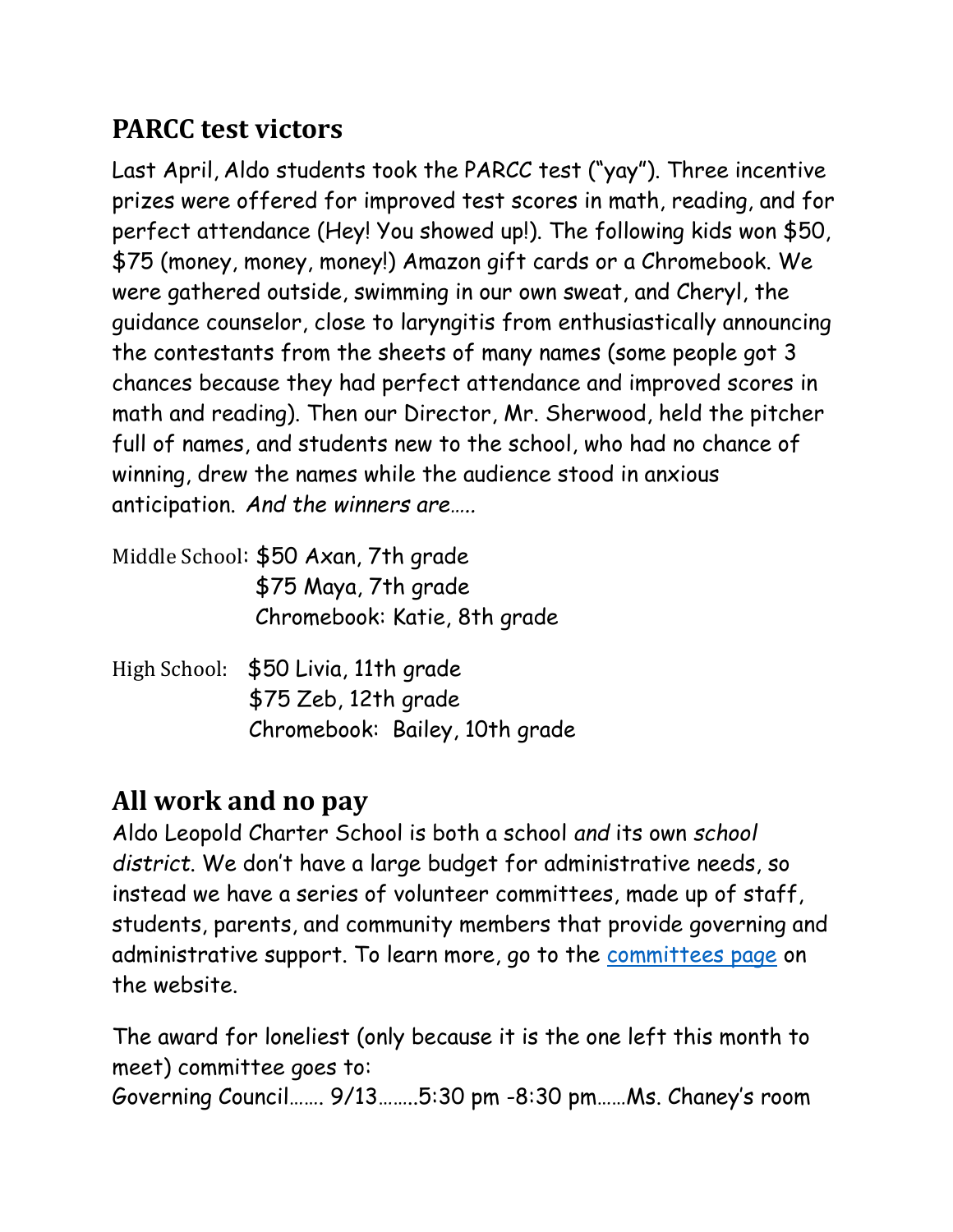## **Selling art in the park**

Any interested student has a chance to sell their artwork at the Silver City Pride Fest! The event is **Sept 15th at 11:00 am in Gough Park.**  There is no fee, organizers ask just that the students have \$20 in 1s for change. Art teacher Ms. Phillips will be on hand to support (oh, thank goodness!)

# **High school**

### **Whistle while you work**

The High School will have a project 'kick off' on September  $20<sup>th</sup>$  to hand out guiding documents and clear up any questions about the project process this year. The experiential projects will be entirely student led and organized. All the projects will be based on a student's experiences at or through ALCS. Here are some examples of what students could make their projects about: a school trip (backpacking, Sonoran Sojourn, Winter Count), Community Orientation, internships, YCC, or other experiences in or collaboration with ALCS. For example, a student might see trash at the San Vicente and decide to start a social media campaign to raise awareness of littering and organize a trash clean up. Their final product might be a documentary or a press release (or both). Another student might become curious about pollution of aquatic systems and decide to design an experiment to see what areas near Silver have water pollution and then propose a possible solution. A third student might feel inspired to write a creative piece (poem, play, etc.…) about their adventures in the Gila. Each of these students will work with a mentor to guide them through their project and provide feedback and assessment. All high school students will present their projects at an end of year symposium. Information will be posted on the website and, parents, if you have any questions, don't hesitate to contact one of your child's teachers.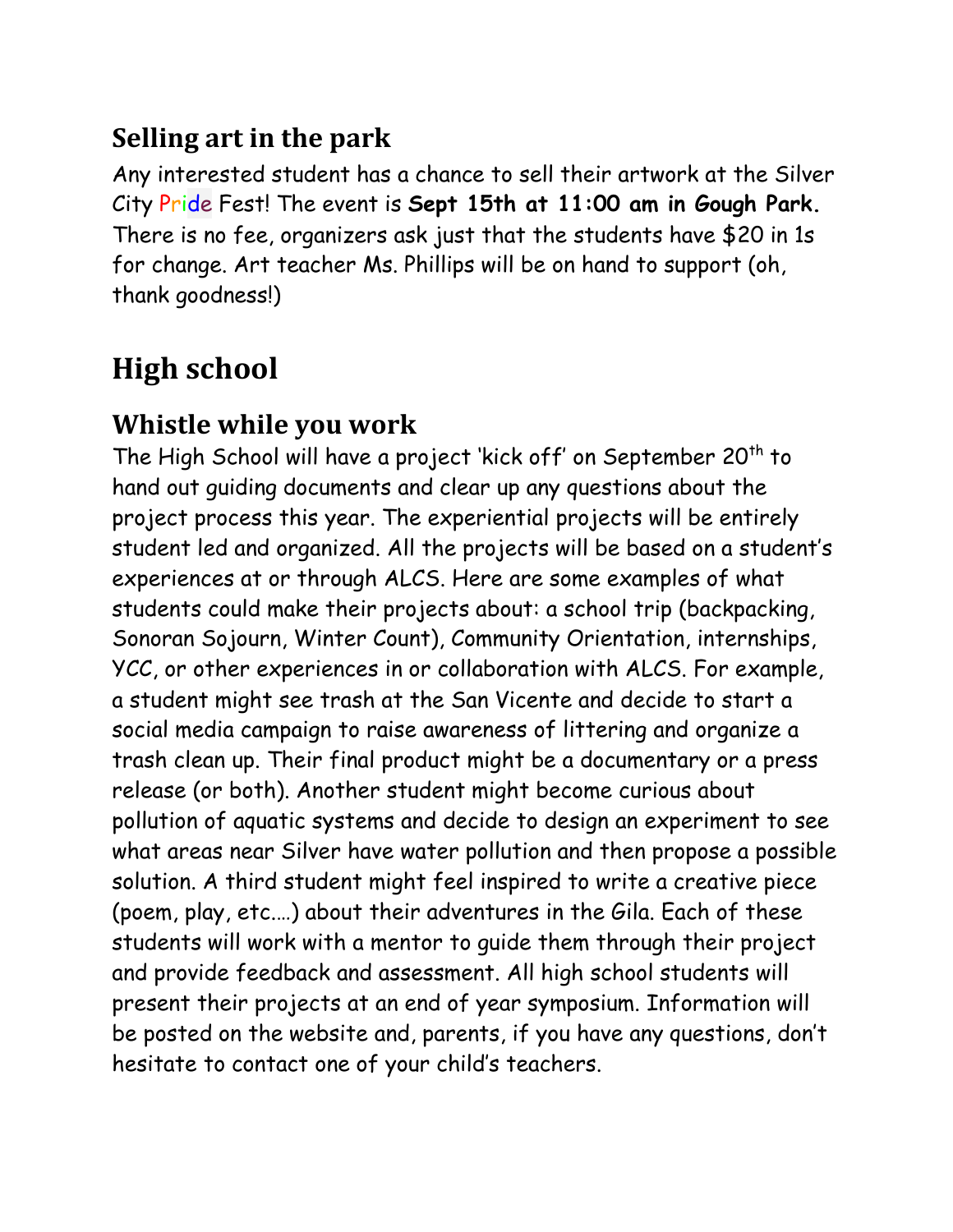## **We're going on a Trip, In Our Favorite Rocket Ship**

Guess what?! You get to go on a 4-day backpacking trip! That means you will be walking/hiking for four days with a backpack on your back (as if you didn't know that) without wifi! (NOO!). You get to go because...You chose to come to Aldo! And also you know, it's required, and for a grade! You may not notice while you are out there, but it's really about fun (I promise you, not just to torture you). You will get shuttled (by a spacecraft, duh) to the Gila Wilderness, and then they are released to the wolves (just kidding they are totally and actually 100% safe, those amazing extra-awesome teachers know what they're doing)**.** Have a great safe trip! 1, 2, 3 BLAST OFF!

# **Trip Dates:**

• 9th & 12th Grade: Left the school on **Monday Sept. 10th** and will return on **Thursday Sept. 13th** 

• 10th & 11th Grade: Depart on **Monday Sept 24th** and return on **Thursday Sept 27th**

**Back-Up trip Dates:** If we need to postpone a trip for any reason, we have established backup dates. For the 10th & 11th grade trip, the back-up dates are **October 1st – 4th**.

Students *need* to be at school by **7:30 a.m.** on the date of departure, and will be back by **3:40** on Thursday.

**Money:** Food is purchased with the \$45 trip fee we ask each student to pay (please pay at the office). Note that families qualifying for free and reduced-price lunches are eligible to receive subsidies of up to half the cost of school trips. If you don't know if you qualify, please come in and talk (not yell, or whisper) with Cathie.

HEY YOU! WANT MORE? MORE RAZZLE DAZZLE INFORMATION?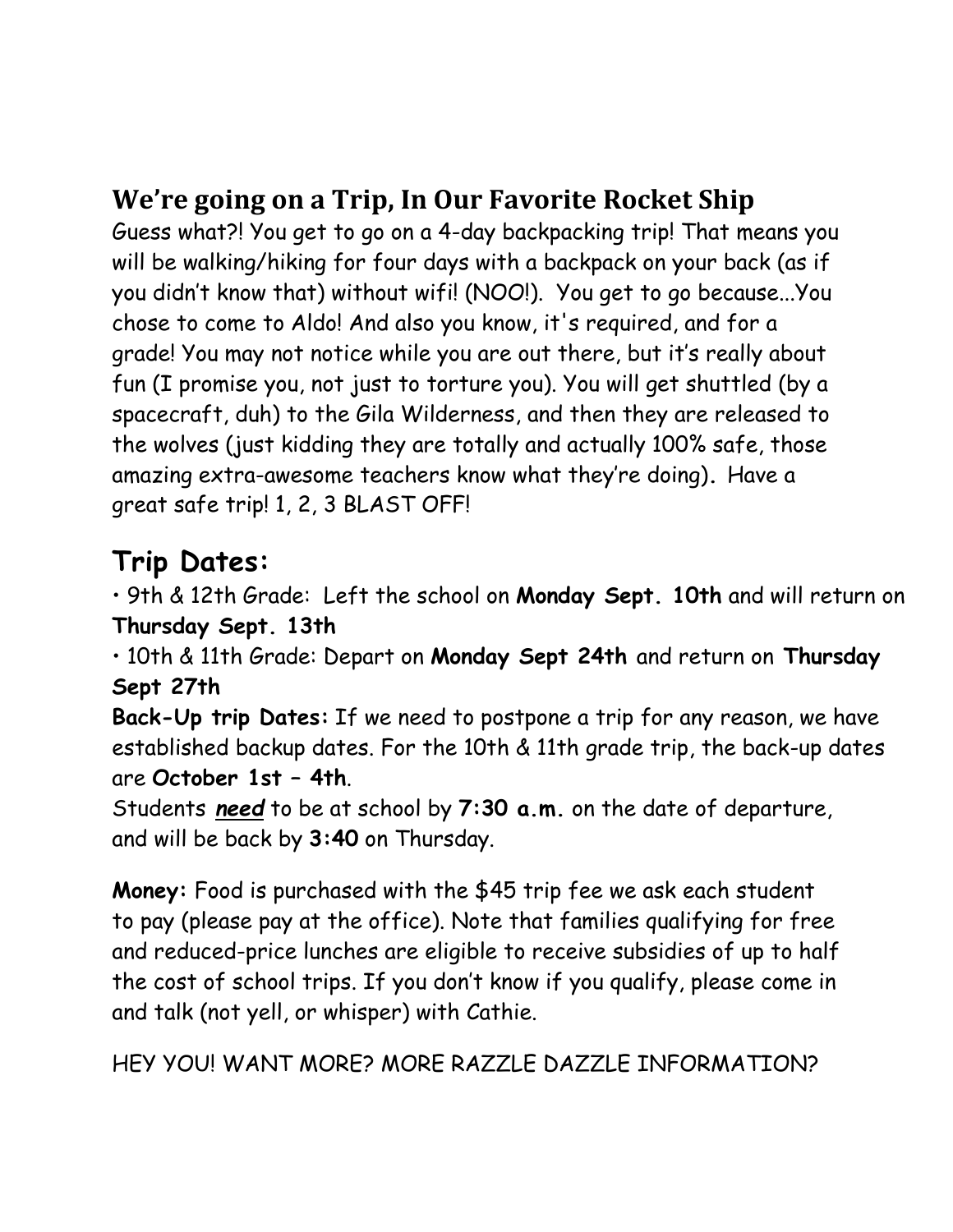click [here](https://www.aldocs.org/uploads/1/1/5/7/115705285/backpack_-parent_letter_home.pdf) (please, I'm on my hands and knees I'm begging you, I'm begging you please! )

## **What is the YCC/internships?**

Our school has internships and YCC for high school students who have completed Community Orientation, to teach outside skills and give students an idea of what they would like to be when they grow up. YCC is Youth Conservation Corps and internships is community based. YCC is a program that gives jobs to our youth, 14-25 year olds, that benefit our natural resources and local communities. Two standards you must meet to be employed in YCC: you must be unemployed for a minimum of two weeks and you must be a NM resident for a minimum of 6 months. Anyone under the age of 18 must have a joint bank account with their parent or guardian to receive a direct deposit. With community based internships, your child works with a local business mentor, nonprofit organization, or government agency to understand how this person's job works. There is a list of mentors to choose from or you can choose your own personal interest to internship for.

# **Middle school**

## **Adventures in Middle School**

**Camp Thunderbird** and **Lake Roberts** is over and we're all sad, but good things are to come. We all will remember the fun activities and the new friends we made. **Camp Thunderbird** had cabins for the **6 th and 7th graders**, which was more comfortable than tents. Camp Thunderbird had fun activities like, tree hugging to find how old a tree is, seems interesting. Another fun activity was, walking around the forest blindfolded, that must have been fun. Lastly, students painted on plates, very artistic. At **Lake Roberts**, **8 th graders** learned how to read a compass and how to maintain personal hygiene in the back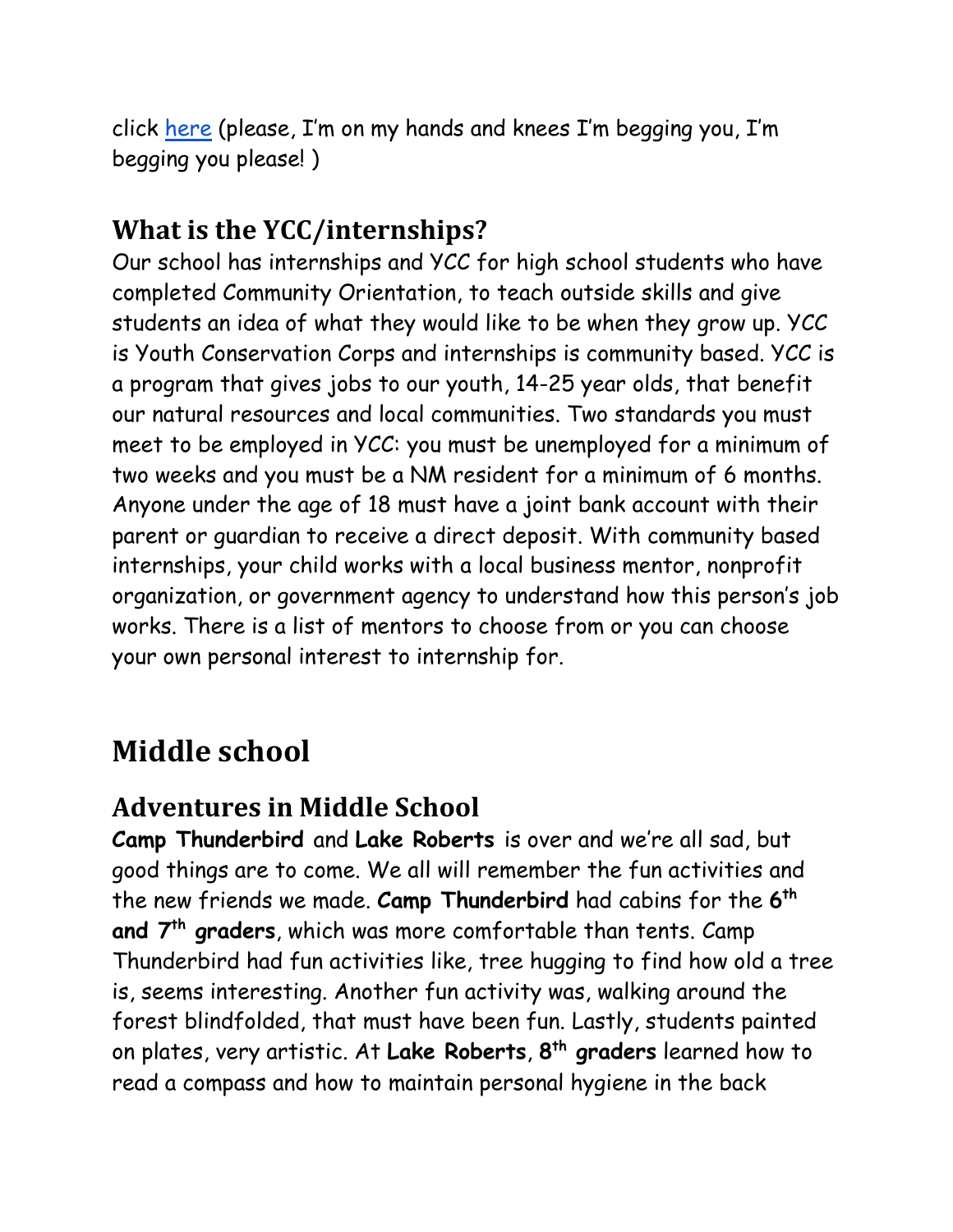country where there are no toilets or showers. We also learned how to pack for backpacking and set up a tent. **Lake Roberts** was loads of fun for 8th graders, tents and volleyball with a dash of fishing it was the best!

### **Dream Makers**

**Dream Makers** is beginning again. This after school program any **7 th or 8 th grader** who would like to work in the medical field when they are older. There will be an informational meeting for parents and students on **Thursday, September 13 at 6pm** in **Ms. Chaney's room.** 

### **THE END IS HERE! IT'S FRIDAY! (Hide your fries)**

This Friday half of the middle school will be going to the **Gila River** and the other half will be in town. It will be the same thing next Friday, but the groups that went to the Gila River will stay at the school, and the ones that stayed at school will go to the Gila River. In that time some of the things that we will learn and do at the Gila River and in town will be studying puddles, riparian habitats, math with river flow, trash cleaning, urban watersheds, wild watersheds, and we will also be reading some articles about the river. **NEVER FORGET THE BIG 5**: *2 water bottles, healthy snacks and lunch, journal and pencil, wide brimmed hat, and appropriate shoes.* 

## **Community Events**

There will be a **Weekend Walking Tour** at **Fort Bayard National Historic Landmark** on **Saturday, September 15 from 9:15 am - 2:00 pm.** There will also be art, culture, and even a gift shop. Private tours are available. Most of the tours are free and donations are welcomed. Come see the history!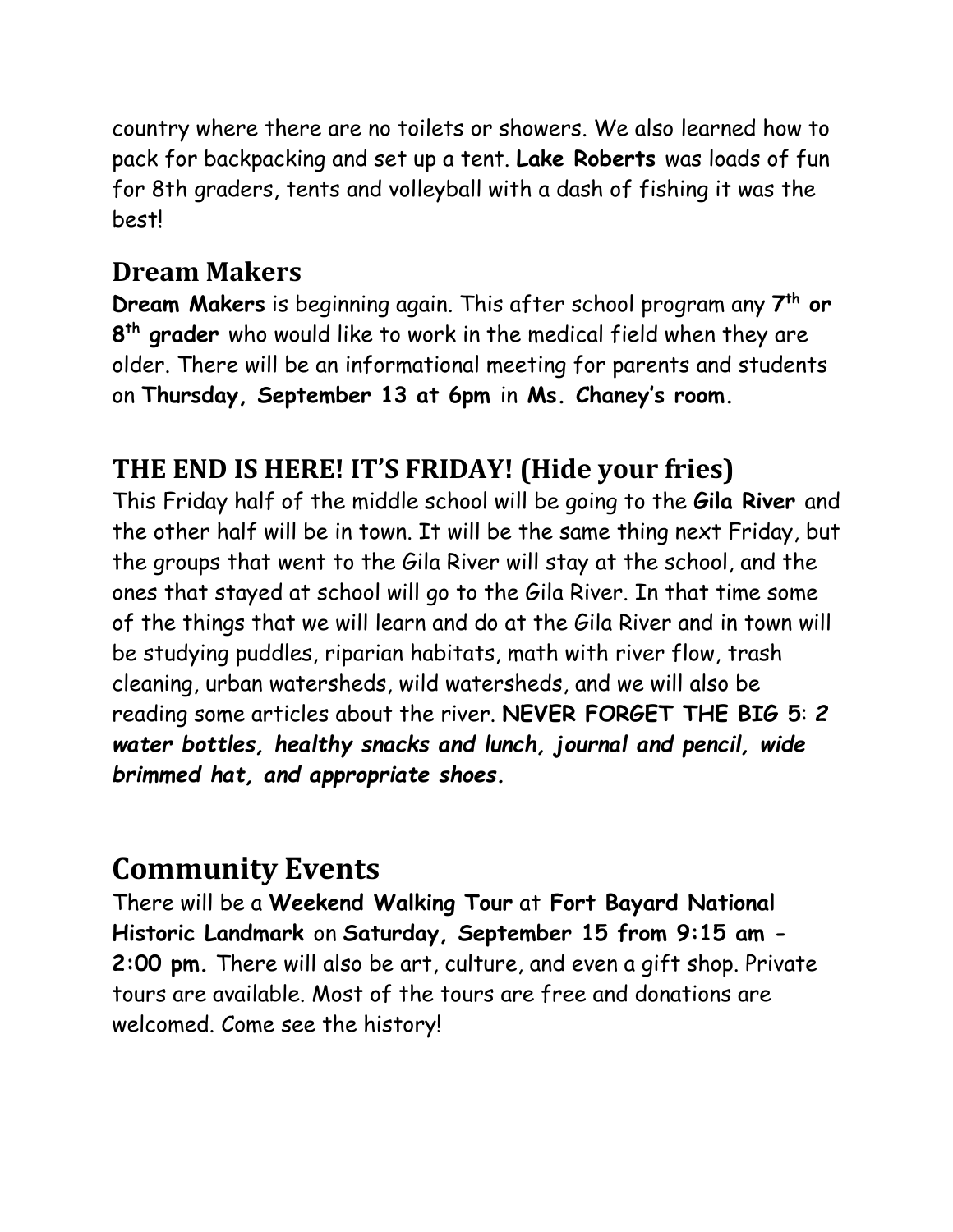#### **Get out!**

On **Thursday, September 13 from 7:00 pm - 9:00,** Americana power vocal trio **Red Molly** will bring their gorgeous harmonies, crisp musicianship, infections songwriting, and warm, engaging stage presence to **Light Hall on the WNMU campus**.

### **Not just for squirrels**

Yep, Girl Scouts are selling nuts again. Prices range from \$6-\$10. The money goes to the troops so that the girls can go on field trips and other fun learning about how to be a true girl scout.

## **AMUSEMENT PARK!**